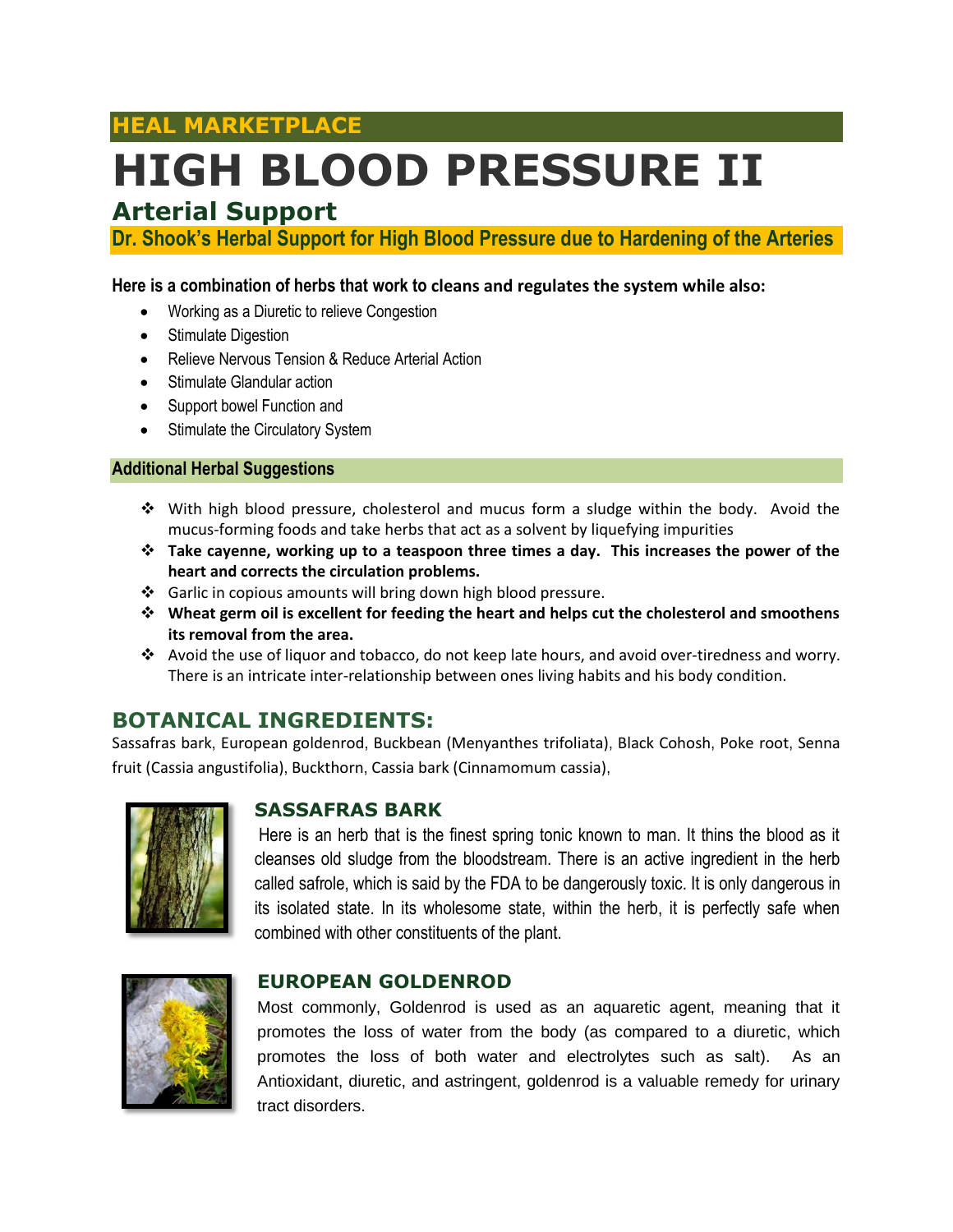



Buck bean, a strongly bitter herb, is used for indigestion, or to strengthen appetite, increase the secretion of digestive fluids, and enhance nutrient absorption.

#### **BLACK COHOSH**

Black Cohosh, as a nervine, feeds, regulates, strengthens, and rebuilds the nervous system. Where there is a weak, irregular heartbeat, Black Cohosh gives slowly increased power to the heart and a rise in arterial pressure. Where the pulse is either too fast or slow, or skips, Black Cohosh can allay the symptoms, even in children. It is considered as effective as, but not as potentially dangerous as, digitalis





#### **POKE ROOT**

Because it is an alterative the plant is often used as a spring tonic. Poke is said to be one of the most superior alternatives for medicinal uses. It is said to be wonderful for congestion of the lymphatic system.



#### **SENNA FRUIT**

Although its action as a purgative is prompt, Senna is remarkable for its mildness. Senna is generally considered to be a non-habit forming, safe and certain purgative. It has a local irritant effect on the intestinal wall, and carried by the circulation to act on the nerves of the large intestine, thus stimulating motor propulsion.

#### **BUCKTHORN**

As a mild Purgative this herb is desirable as an effective laxative, gentle and non-addictive, so it is good for use in long-term constipation. It resembles Senna and Rhubarb in action, effective for thorough and quick evacuation; it is said to be much valued by the Germans for these attributes.



#### **CASSIA BARK**

This Aromatic spice acts as a relaxant, reducing anxiety and stress. It warms and stimulates the digestive system, and is useful for weak digestion. Cinnamon is a supportive and strengthening herb for weak digestions. It is used specifically in the treatment of debility and in convalescence.